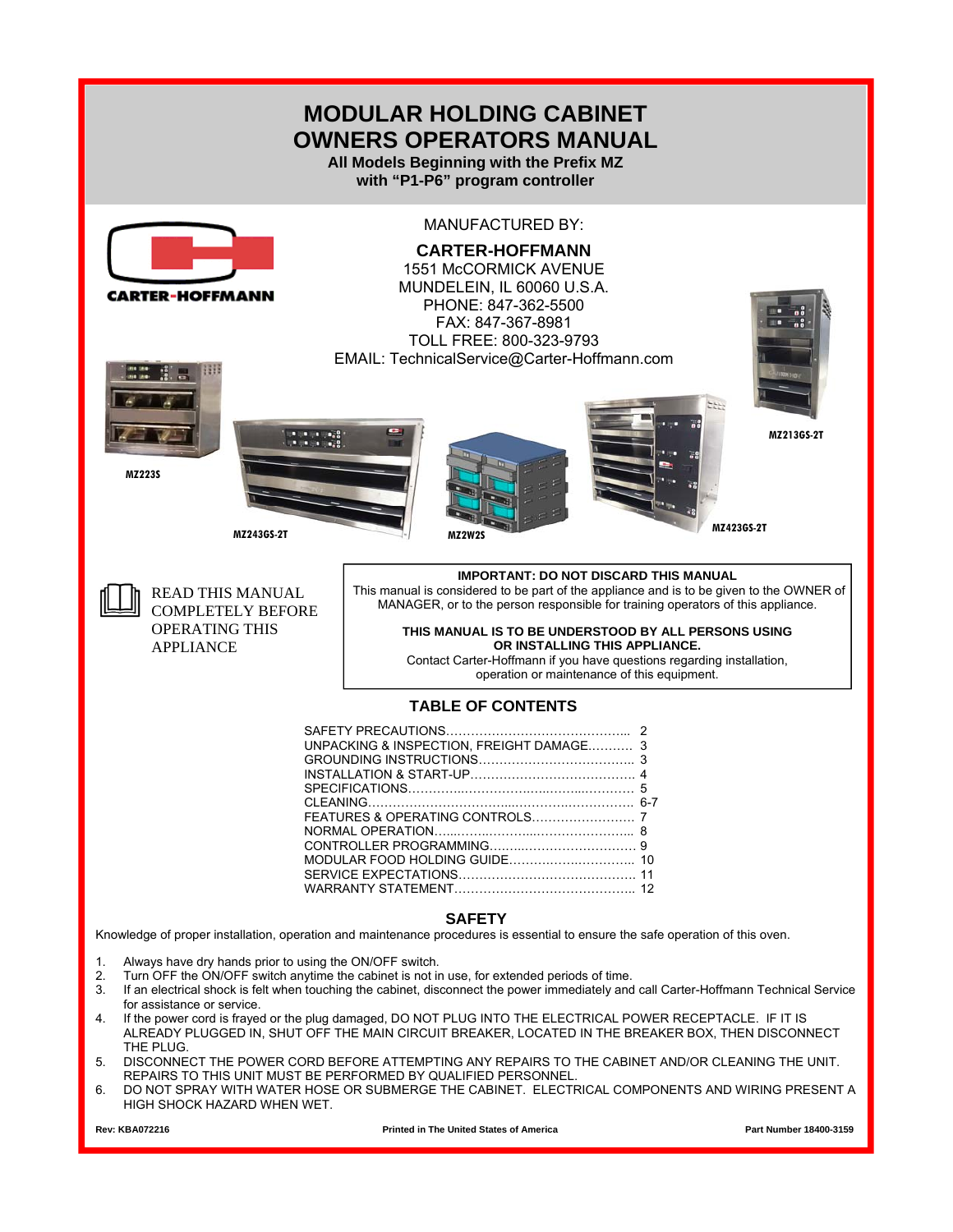# **SAFETY PRECAUTIONS**



### **WARNING: ELECTRIC SHOCK HAZARD**

All servicing requiring access to non-insulated components must be performed by qualified service personnel. DO NOT open any access panel that requires the use of tools. Failure to heed this warning may result in severe electric shock.



### **CAUTION: ELECTRIC SHOCK HAZARD**

Disconnect this appliance from electrical power before performing any maintenance or servicing.



### **CAUTION: BURN HAZARD**

Exposed metal surfaces can be hot to the touch and may cause burns.

## **IMPORTANT SAFETY INSTRUCTIONS**

When using electrical appliances basic safety precautions should be adhered to, including the following:

- 1) Operators of this appliance must be familiar with the appliance use, limitations and associated restrictions. Operating instructions must be read and understood by all persons using or installing this appliance.
- 2) This appliance must be grounded. Connect only to properly grounded outlet. See "Grounding Instructions" found on page 3.
- 3) Use this appliance only for its intended use as described in the manual.
	- a. This equipment is specifically designed to hold pre-cooked food at temperature.
	- b. This equipment is intended for use in commercial establishments only.
	- c. This equipment is not designed for industrial or laboratory use.
- 4) Cleanliness of this appliance and accessories is essential to good sanitation.
- 5) DO NOT submerge this appliance in water. This appliance is not jet stream approved. DO NOT direct water jet or steam jet at this appliance, or at any control panel or wiring. DO NOT splash or pour water on, in or over any controls, control panel or wiring. DO NOT use corrosive chemicals or vapors in this appliance.
- 6) DO NOT operate this appliance if it has a damaged cord or plug, if it is not working properly, or if it has been damaged or dropped. Do not immerse cord or plug in water, keep cord away from heated surfaces, and do not let cord hang over edge of table or counter.
- 7) Only qualified service personnel should service this appliance. Contact nearest authorized service facility for examination, repair, or adjustment.
- 8) DO NOT cover or block any openings on the appliance.
- 9) DO NOT store this appliance outdoors. DO NOT use this product near water for example, near a kitchen sink, in a wet basement, or near a swimming pool, and the like.
- 10) DO NOT use the appliance for storage. DO NOT store flammable or combustible materials in or near the appliance. Never leave anything in a warming cavity when the appliance is not in use.

## **SAVE THESE INSTRUCTIONS**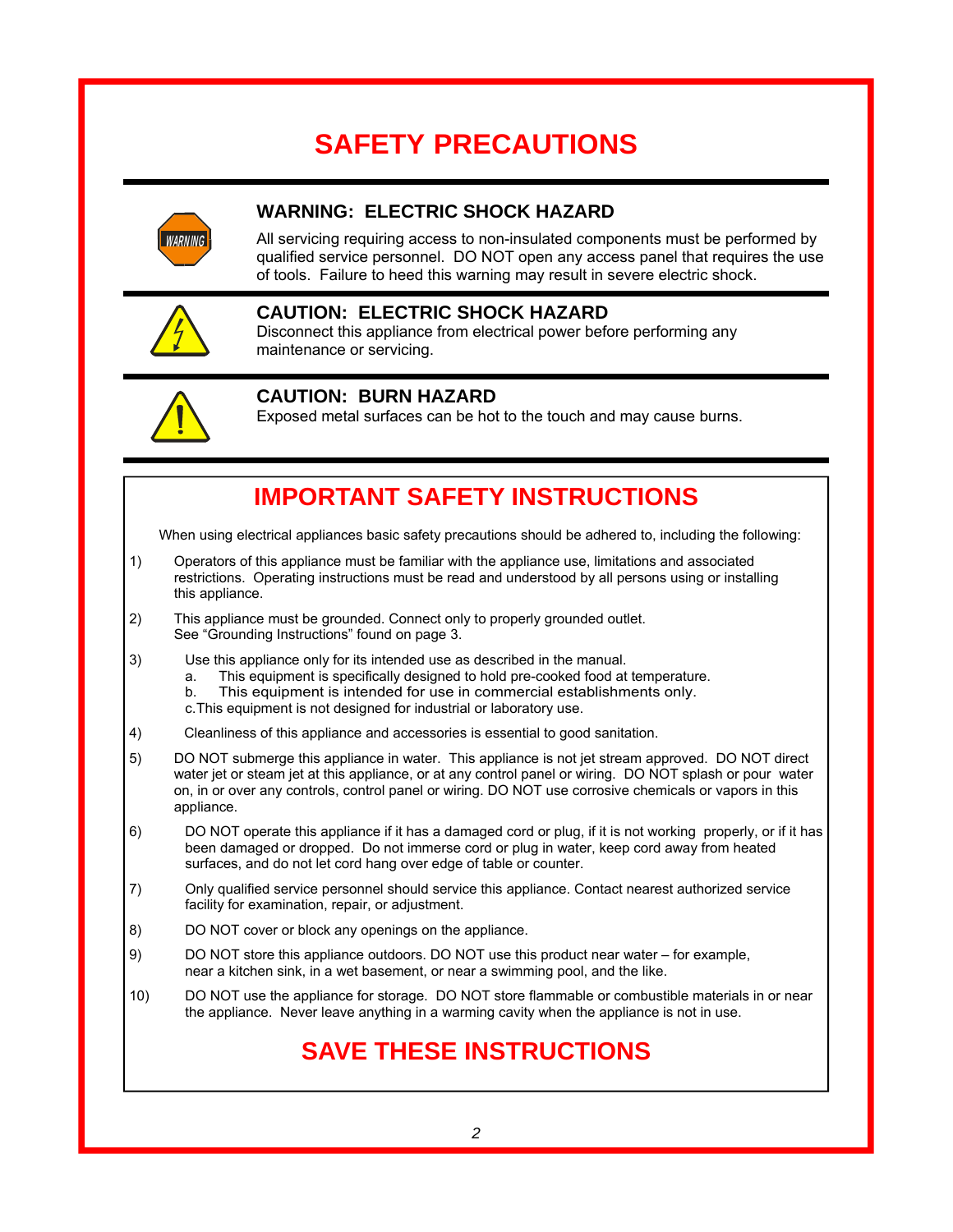### **UNPACKING AND INSPECTION**



See the CLEANING INSTRUCTIONS on page 6 in this manual.

**NOTE: DO NOT discard** the carton or other packing materials until you have inspected the appliance for hidden damage and checked it for proper operation.

Refer to *FREIGHT DAMAGE CLAIM PROCEDURE* on bottom of this page.

- 1. Remove the cabinet from shipping carton, ensuring that all packing materials and protective plastic have been removed from the unit.
- 2. Inspect all components for completeness and condition.
	- Metal pan covers. There should be one lid for each cabinet cavity.
	- Pans (if ordered)
- 1. If any freight damage is present, a freight claim must be filed immediately with the shipping company.
- 2. **Freight damage is not covered under warranty**.
- 3. Check to insure all components are included: cabinet, instruction packet and additional accessories: amber water reservoir, stainless steel water trough.
- 4. Read operation instructions completely.
- 5. Appliance should be thoroughly cleaned before use. See CLEANING INSTRUCTIONS on page 6 in this manual.

### **FREIGHT DAMAGE PROCEDURE**

**NOTE:** For your protection, please note that equipment in this shipment was carefully inspected and packaged by skilled personnel before leaving the factory. Upon acceptance of this shipment, the transportation company assumes full responsibility for its safe delivery.

#### **IF SHIPMENT ARRIVES DAMAGED:**

- 1. **VISIBLE LOSS OR DAMAGE:** Be certain that any visible loss or damage is noted on the freight bill or express receipt, and that the note of loss or damage is signed by the delivery person.
- 2. **FILE CLAIM FOR DAMAGE IMMEDIATELY:** Regardless of the extent of damage. **Contact your dealer immediately.**
- 3. **CONCEALED DAMAGE:** If damage is unnoticed until the merchandise is unpacked, notify the transportation company or carrier immediately, and then file a "CONCEALED DAMAGE" claim with them. This should be done within fifteen (15) days from the date the delivery was made to you. **Be sure to retain the container for inspection**.

Carter-Hoffmann cannot assume liability for damage or loss incurred in transit, **freight damage is not covered under warranty**. We will, however, at your request, supply you with the necessary documents to support your claim.

### *GROUNDING INSTRUCTIONS*

This appliance is equipped with a cord having a grounding wire with a grounding plug which must be plugged into an outlet that is properly installed and grounded. In the event of an electrical short circuit, grounding reduces the risk of electric shock by providing an escape wire for the electric current.

**WARNING—Improper use of the grounding can result in a risk of electric shock.** Consult a qualified electrician or service agent if the grounding instructions are not completely understood, or if doubt exists as to whether the appliance is properly grounded.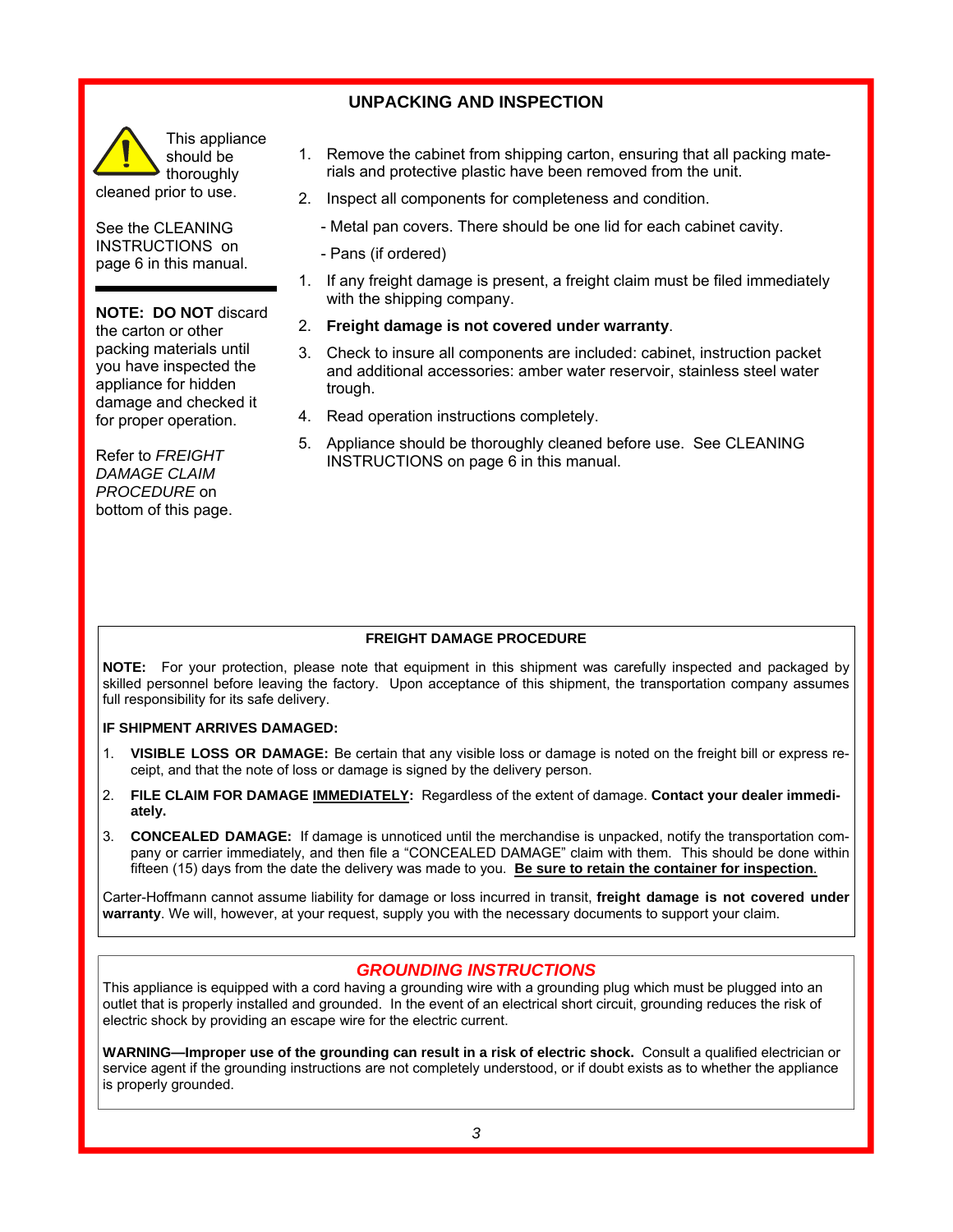### **INSTALLATION AND START-UP**

### **IMPORTANT:**

Front and back of cabinet must remain clear for access.

Maintain 2" of clearance on each side of cabinet to allow for adequate cooling.

**NOTE:** The technical content of this manual, including any wiring diagrams, schematics, parts breakdown illustrations and/or adjustment procedures, is **intended for use ONLY by qualified technical personnel**.

1. Check for proper voltage and circuit breaker size. Cabinet requires 120 volt, single phase, 15 Amp circuit. Refer to serial tag on the cabinet for the electrical requirements for your particular cabinet.



- 2. Ensure receptacle is correctly installed and operating safely. Requires grounded NEMA 5-15R receptacle. MZ423GS-2T requires NEMA 6-20R receptacle.
- 3. Position cabinet on table or counter top. Maintain 2" of clearance on each side to allow for adequate cooling.

#### **Location**

For proper operation and maximum performance, locate the unit in an ambient air temperature of less than 80°F (21°C).

Avoid areas near exhaust fans where there are active air movements. For safe operation, locate the unit a reasonable distance from combustible walls and materials.

To prevent injury and damage, locate the unit at a proper and safe working height. The location should be level, clean of debris, and strong enough to support the weight of a fully loaded unit.

#### **Counter-top Mounting**

To prevent electrical shock, be sure unit is unplugged from an electrical outlet. If unit has been operated, allow unit to cool before installing. For safety reasons, countertop must be made of a non-combustible material, clean and free of debris.

### **ELECTRICAL SPECIFICATIONS**

The charts below give electrical specifications for the most popular models, but due to the nature of continuing change to the number of configurations we manufacture, may not list your model. Refer to the serial tag on your cabinet for actual electrical specifications.

| <b>MODEL</b>  | <b>MODULES</b> | <b>WATTS</b> | <b>VOLTS</b> | <b>AMPS</b> |
|---------------|----------------|--------------|--------------|-------------|
| MZ112S-2      | 1              | 600          | 120          | 5.0         |
| MZ212S-2      | 2              | 1200         | 120          | 10.0        |
| MZ1W2S        | 2              | 800          | 120          | 6.7         |
| <b>MZ2W2S</b> | 4              | 1600         | 120          | 13.3        |
| <b>MZ223S</b> | 2              | 1000         | 120          | 8.3         |
| <b>MZ143S</b> | 1              | 600          | 120          | 5.0         |
| <b>MZ243S</b> | 2              | 1200         | 120          | 10.0        |
| MZ213S-2T     | $\overline{c}$ | 800          | 120          | 6.7         |
| MZ112GS-2T    | 1              | 600          | 120          | 5.0         |
| MZ212GS-2T    | 2              | 1200         | 120          | 10.0        |
| MZ223GS-2T    | 2              | 1000         | 120          | 8.3         |
| MZ243GS-2T    | 2              | 1200         | 120          | 5.0         |
| MZ423GS-2T    | 4              | 2000         | 208          | 9.6         |

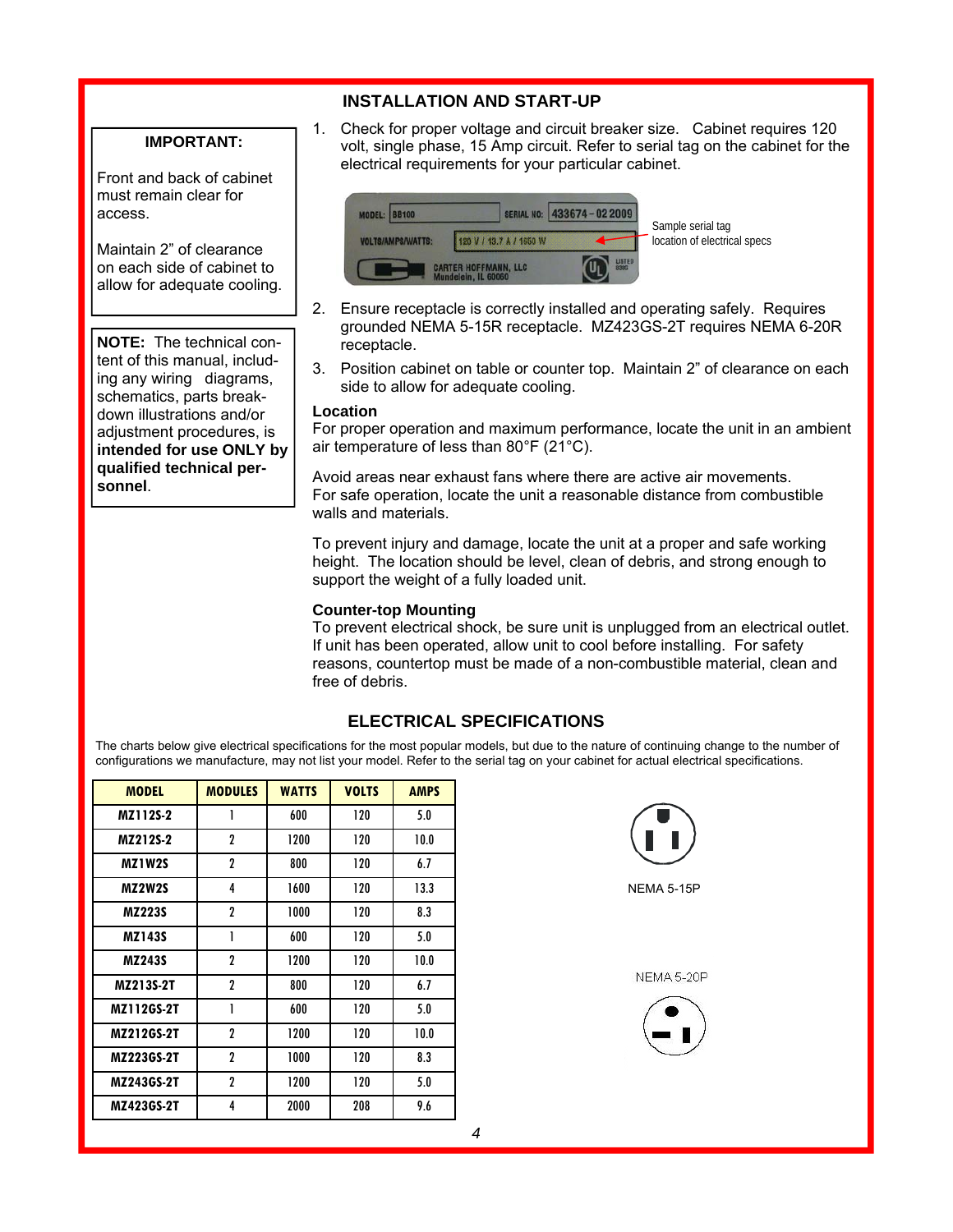### **MZ SERIES MODULAR HOLDING CABINET SPECIFICATIONS**

#### **INTRODUCTION**

**Carter-Hoffmann MZ Modular Holding Cabinets** are designed to hold pre-cooked crispy or moist food products at temperature. Holding times and temperatures are controlled by an electronic controller and are individually programmable for each module. Timer can be set in one minute increments up to 99 minutes. Temperature can be set in 1ºF increments up to 225°F (107°C).









**MZ213GS-2T** 

| <b>MODEL</b>  | <b>PAN CAPACITY</b>                                |  |  |
|---------------|----------------------------------------------------|--|--|
| MZ112S-2T     | 1 full size, 2 half size or 3 1/3 size (2.5" deep) |  |  |
| MZ212S-2T     | 2 full size, 4 half size or 6 1/3 size (2.5" deep) |  |  |
| MZ1W2S        | Two $1/3$ size $(2.5"$ deep)                       |  |  |
| <b>MZ2W2S</b> | Four $1/3$ size $(2.5"$ deep)                      |  |  |
| MZ223S-2T     | Four $1/3$ size $(2.5"$ deep)                      |  |  |
| MZ143S-2T     | Four $1/3$ size $(2.5"$ deep)                      |  |  |
| MZ243S-2T     | Eight $1/3$ size $(4"$ deep)                       |  |  |

| <b>MODEL</b>      | <b>PAN CAPACITY</b>                                |  |  |
|-------------------|----------------------------------------------------|--|--|
| MZ112GS-2T        | 1 full size, 2 half size or 3 1/3 size (2.5" deep) |  |  |
| MZ212GS-2T        | 2 full size, 4 half size or 6 1/3 size (2.5" deep) |  |  |
| MZ213S-2T         | Two $1/3$ size $(2.5"$ deep)                       |  |  |
| <b>MZ223GS-2T</b> | Four $1/3$ size $(2.5"$ deep)                      |  |  |
| MZ243GS-2T        | Eight1/3 size (2.5" deep)                          |  |  |
| MZ423GS-2T        | Eight $1/3$ size (4" deep)                         |  |  |
|                   |                                                    |  |  |

**CONSTRUCTION...**All stainless steel double **CONTROLLER...** Electronic temperature wall cabinet construction. Black rubber legs. Modular design with one controller and one pan cavity per module.

**CABINET MATERIAL...**All stainless steel; 20 gauge polished exterior. Each cavity has a scratch-resistant polymer lower surface with recessed aluminum plate. Angle slides keep plastic lids in place. Lids are removable for holding drier foods and cleaning.

**CABINET CAPACITY...** Capacity and pan size(s) accepted depend on model (refer to individual specification sheets). Pass-thru design for access from front and back.

**LIDS...** Spring-loaded, polycarbonate lids or metal lids, depending on model number. Easily removed, without tools, for easy cleaning or holding uncovered food products. Lids in place provide seals for pans containing moisture-sensitive food products. controls with countdown timer and audio/ visual alarm. One controller per pan cavity. Allows user to program temperature in one degree increments up to 225°F (107°C). Timer can be set for up to 99 minutes, in 1 minute increments. Countdown will convert to seconds when less than one minute is left.

**HEATING SYSTEM...** For each module there are two 200, 250 or 300 watt silicone pad heater vulcanized to bottom of aluminum plate. One mounted to the top of each cavity and one mounted to the bottom of each cavity. Programmable controller, with a digital temperature and time display.

#### **ELECTRICAL CHARACTERISTICS…**

Operates on 120 volts, 60 cycle, single phase, 200, 250 or 300 watts per zone, amperage varies in relation to number of zones. Ten foot 3 wire rubber cord with 3 prong grounding plug. NEMA 5-15P. MZ423GS-2T operates on 208v, 2000 watts, 9.6A, NEMA 6-20P. See individual specification sheets for detailed electrical specifications.

**PERFORMANCE...**Capable of heating to 195°F (91°C). Temperature default is 195° F. Preheat to 180°F (82°C) in less than 10 minutes.

#### **OPTIONS & ACCESSORIES...**

►Pans with handles (specify size) ►Contact factory for additional non-standard module configurations

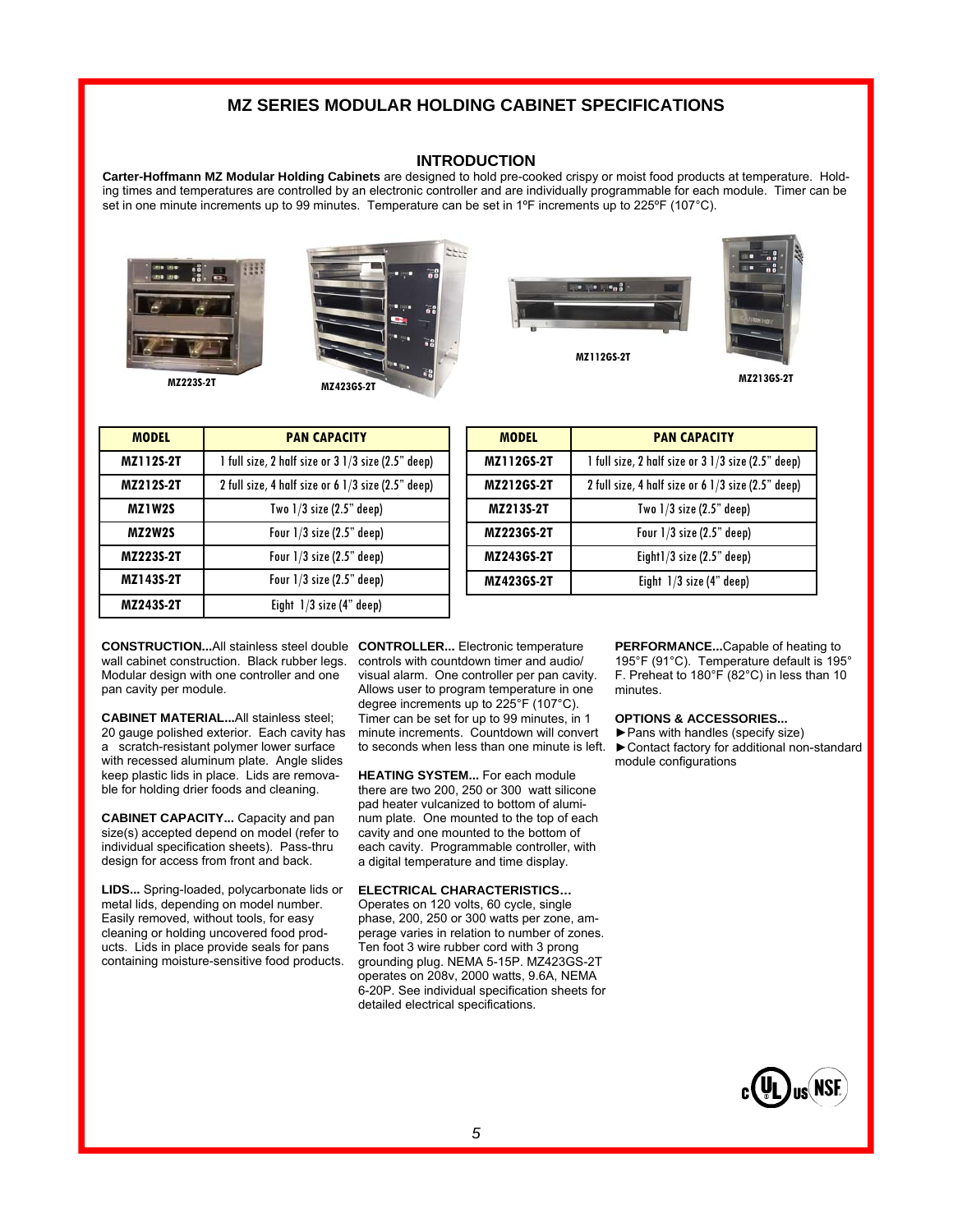

### **CAUTION: ELECTRIC SHOCK HAZARD**

Disconnect appliance from electric power before cleaning.



#### **CAUTION: HOT SURFACE**

Exposed surfaces can be hot to the touch and may cause burns. Allow appliance to cool before cleaning.



### **IMPORTANT:**

DO NOT spill or pour water into controls, control panel or wiring. Wa-

ter damage is **not** covered by warranty.

**TYPES OF LIDS**: Your cabinet may have one of two types of lids, illustrated below:







lid over pans with tabs in front and back

### **CLEANING**

**CAUTION:** Unplug cabinet and allow to cool before cleaning.

## **Daily Cleaning:**

- 1) Turn off cabinet and remove power cord plug from outlet. Allow cabinet to cool.
- 2) Remove pans and clean them in the sink with mild detergent and allow to dry.
- 3) Wipe cabinet and inside surfaces of warming cavities with a clean towel moistened with cleaning solution.
- 4) Rinse by wiping with a clean towel moistened with clean water. Allow to air dry.
- 5) Connect power cord.

## **Weekly Cleaning:**

- 1) Turn cabinet off and remove power cord plug from outlet. Allow cabinet to cool.
- 2) Remove pans and pan covers. Reach into cavity and push lid up while sliding it toward you.
- 3) Lightly spray cabinet and inside surfaces of warming cavities with cleaning solution.
- 4) Wipe cabinet and inside surfaces of warming cavities with a clean towel until clean. For heavy soils, use a non-scratch or nylon scouring pad.
- 5) Rinse by wiping with a clean towel moistened with clean water. Allow cabinet to air dry.
- 6) Pans may be cleaned in the sink with mild detergent. Rinse and allow to air dry.
- 7) Clean pan covers by wiping with a clean towel moistened with cleaning solution. On plastic lids, springs may be removed for cleaning; be sure springs are properly reinstalled. Rinse by wiping with a clean towel moistened with clean water. Allow to air dry then reinstall in cabinet with springs positioned "UP".
- 8) Connect power cord.



**CAUTION:** Cleansers, detergents, degreasers, sanitizers, or bleaching agents that contain chlorides or phosphates will cause permanent damage to stainless steel products. The damage appears as pits, eruptions, voids, small holes, severe discoloration or dulling of the metal finish.

Water with high chloride content can also damage stainless steel. If unsure of your water quality, we recommend you have it tested. THIS DAM-AGE IS PERMANENT, COSTLY TO REPAIR, AND IS NOT COVERED BY THE WARRANTY.

See next page for tips on cleaning stainless steel.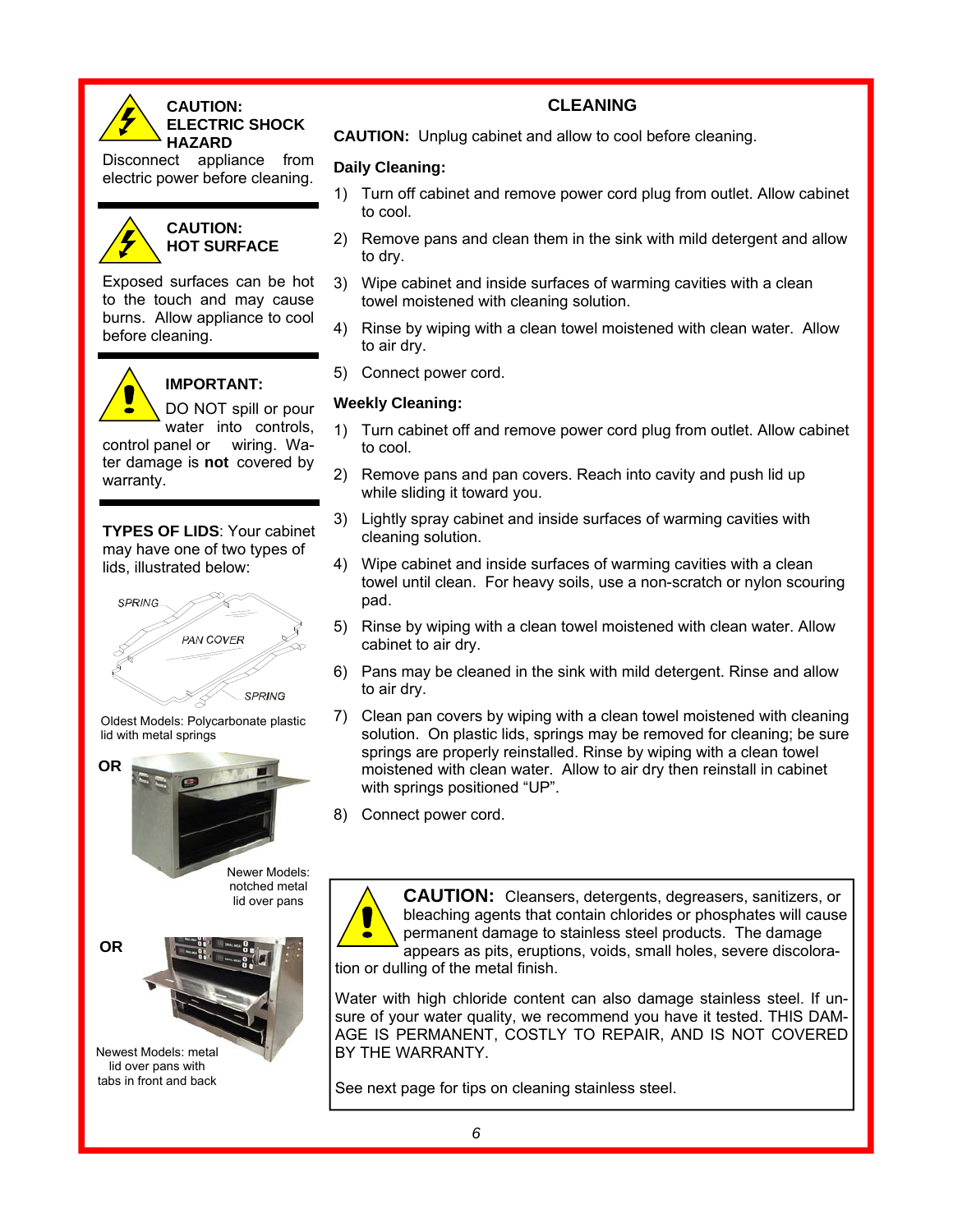### **RECOMMENDED TIPS FOR CLEANING STAINLESS STEEL**

| <b>Purpose</b>                         | <b>Frequency</b>      | <b>Cleaning Agent</b>                                       | <b>Method of Application</b>                                                                                                                                                        |  |
|----------------------------------------|-----------------------|-------------------------------------------------------------|-------------------------------------------------------------------------------------------------------------------------------------------------------------------------------------|--|
| Routine                                | Daily                 | Soap, ammonia<br>cleaning detergent<br>and water            | Sponge with cloth, rinse with clear water<br>and wipe dry.                                                                                                                          |  |
| Smears/<br>Fingerprints                | As<br>needed          | Stainless steel cleaner<br>or similar products              | Rub with soft cloth as directed on package.<br>Rub in direction of grain of stainless steel.<br>Do not use on vinyl trim.                                                           |  |
| <b>Stubborn</b><br>spots and<br>stains | Daily<br>as<br>needed | Any chloride-free<br><b>or</b><br>phosphate-free<br>cleaner | Apply with damp sponge or cloth. Rub in<br>direction of grain of stainless steel. Rinse<br>thoroughly, especially if cleaner contains<br>chlorine bleach; do not use on vinyl trim. |  |
| Hard water<br>spots                    | Daily<br>as needed    | Vinegar                                                     | Swab with cloth.<br>Rinse with water and wipe dry.                                                                                                                                  |  |

### **FEATURES & OPERATING CONTROLS**



MZ1W2S and MZ2W2S Controller One controller for each cavity Indicator lights for top & bottom heat for each shelf



MZ223 Controller 2 timers per shelf Indicator lights for top & bottom heat for each cavity



MZ212 Controller 3 timers per shelf (some units may have only 1 timer per shelf) Indicator lights for top & bottom heat for each cavity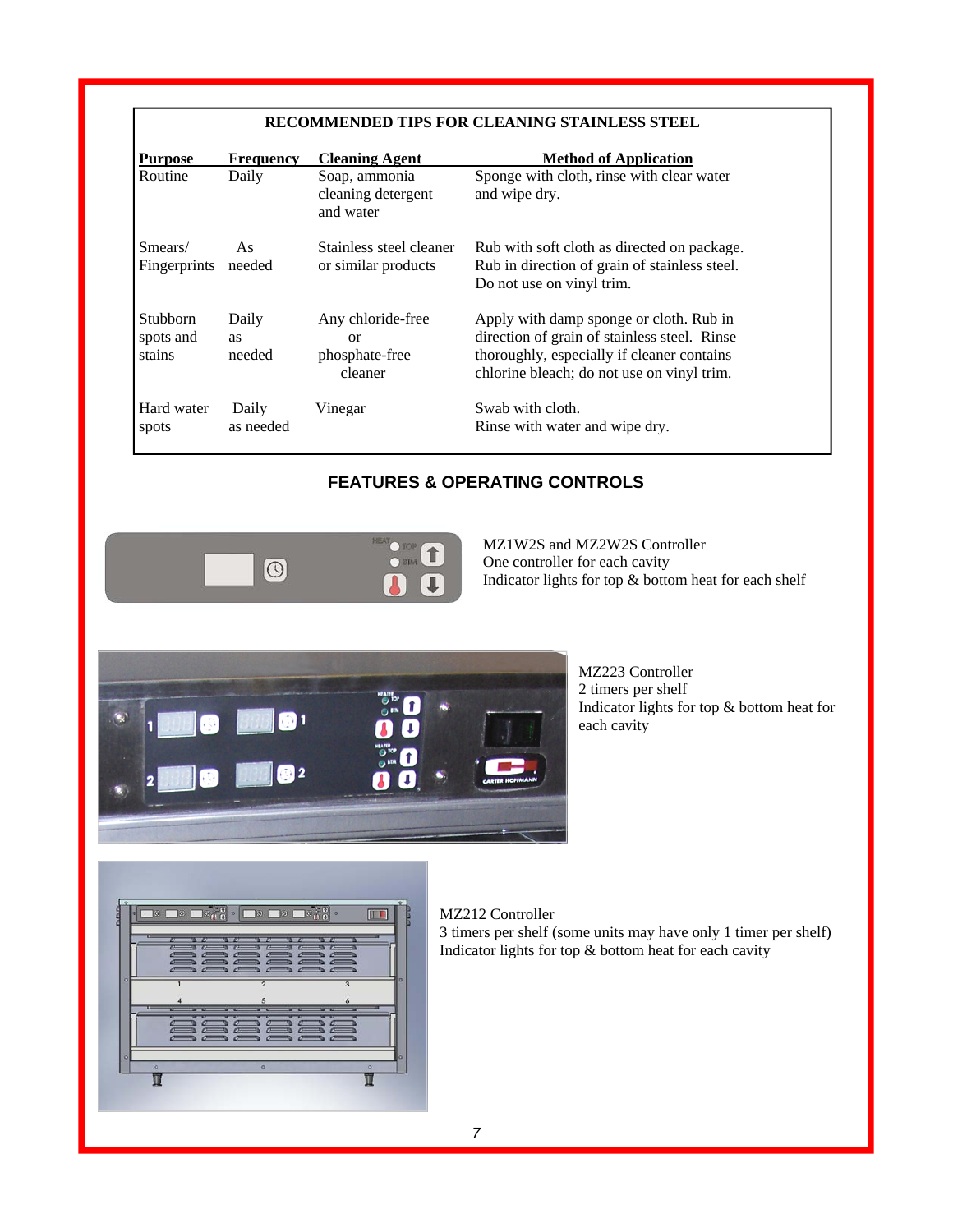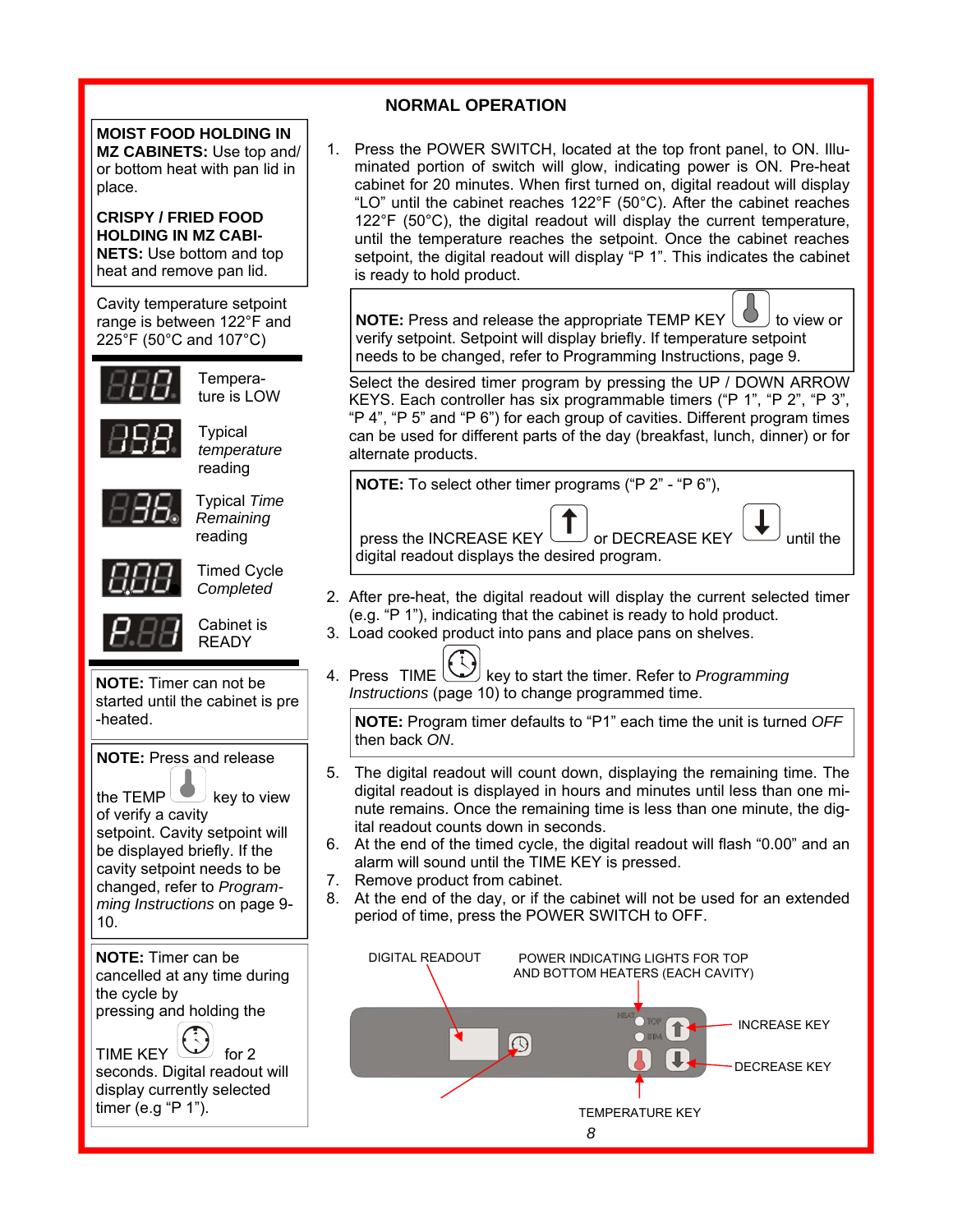### **CONTROLLER PROGRAMMING**

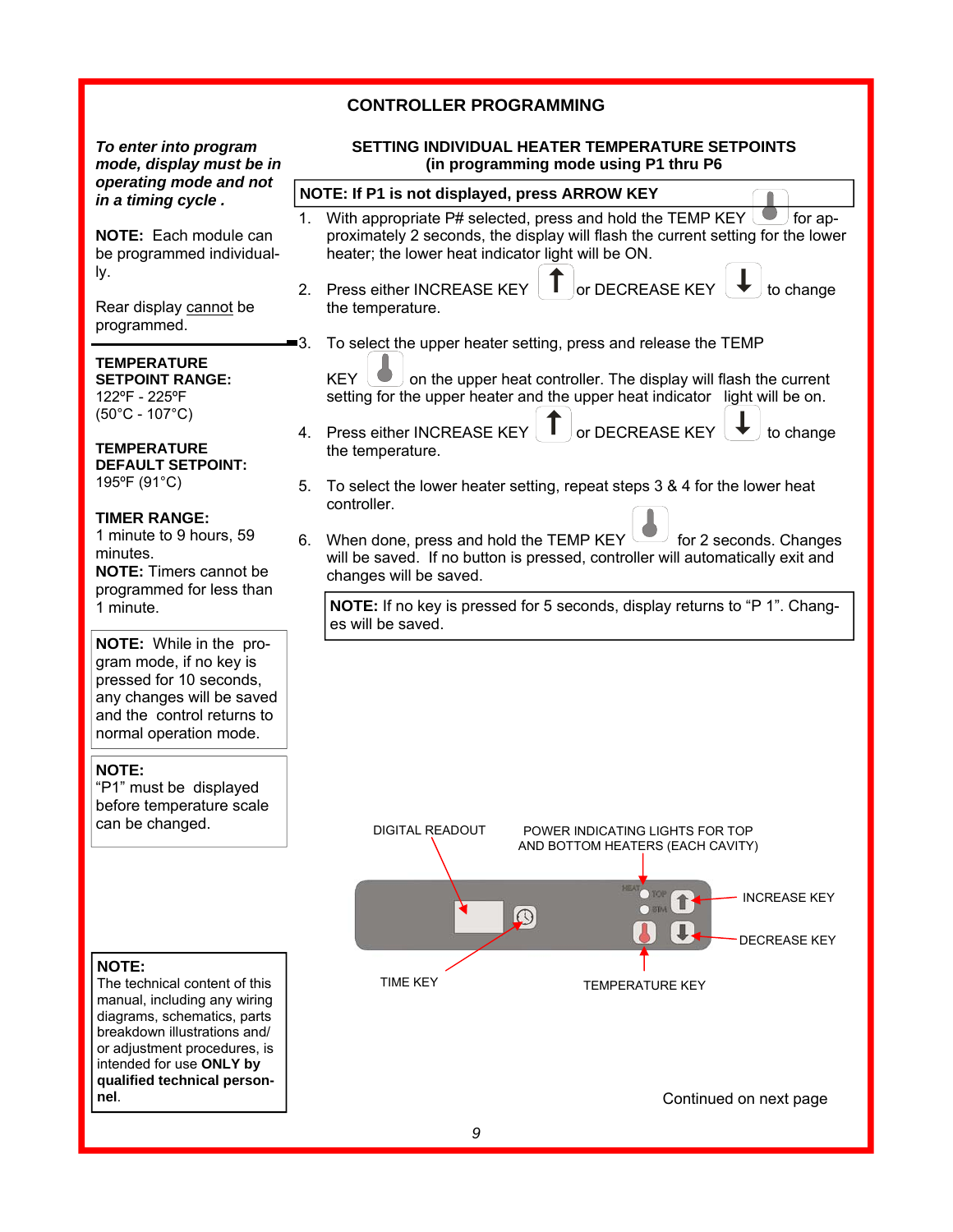### **CONTROLLER PROGRAMMING (continued)**

*To enter into program mode, display must be in operating mode and not in a timing cycle .* 

**NOTE:** Each module can be programmed individually.

Rear display cannot be programmed.

#### **NOTE:**

"P1" must be displayed before temperature scale can be changed. If "P1" is not displayed, press ARROW KEY to display "P1."

#### **TEMPERATURE**

**SETPOINT RANGE:**  122ºF - 225ºF (50°C - 107°C)

#### **TEMPERATURE DEFAULT SETPOINT:**

195ºF (91°C)

### **TIMER RANGE:**

1 minute to 9 hours, 59 minutes. **NOTE:** Timers cannot be programmed for less than 1 minute.

**NOTE:** While in the program mode, if no key is pressed for 10 seconds, any changes will be saved and the control returns to normal operation mode.

#### **NOTE:**

The technical content of this manual, including any wiring diagrams, schematics, parts breakdown illustrations and/ or adjustment procedures, is intended for use **ONLY by qualified technical personnel**.

#### **PROGRAM TIMERS (P1 through P6)**

- 1. Press and hold TIME KEY  $\left(\bigvee\right)$  until digital readout flashes.
- 2. Press INCREASE KEY  $\bigcup$  to add time. Each time key is pressed, timer is increased by 1 minute. Hold key to scroll faster.
- 3. Press DECREASE KEY  $\blacktriangleright$  to subtract time. Each time key is pressed, timer is decreased by 1 minute. Hold key to scroll faster.
	- Press TIME KEY  $\omega$  to save changes and return to P1.
- 5. To program timers P2 through P6:

A. Press INCREASE KEY  $\begin{bmatrix} 1 \\ 1 \end{bmatrix}$  or DECREASE KEY  $\begin{bmatrix} 1 \\ 1 \end{bmatrix}$  to select the desired program.

B. Repeat steps 1 through 4 above for each program

 **TO CANCEL TIMER:** Press and hold TIME KEY for 2 seconds.

### **TO CHANGE THE TEMPERATURE SCALE**

Press the TEMP  $KEY$  until the temperature starts flashing. Then, press both the up and down arrow buttons (together) until 'F' (Fahrenheit) is displayed.

Press the up or down arrow keys to toggle between ºC and ºF.

Once selected, press the  $\Box$  TEMP KEY to save and exit.

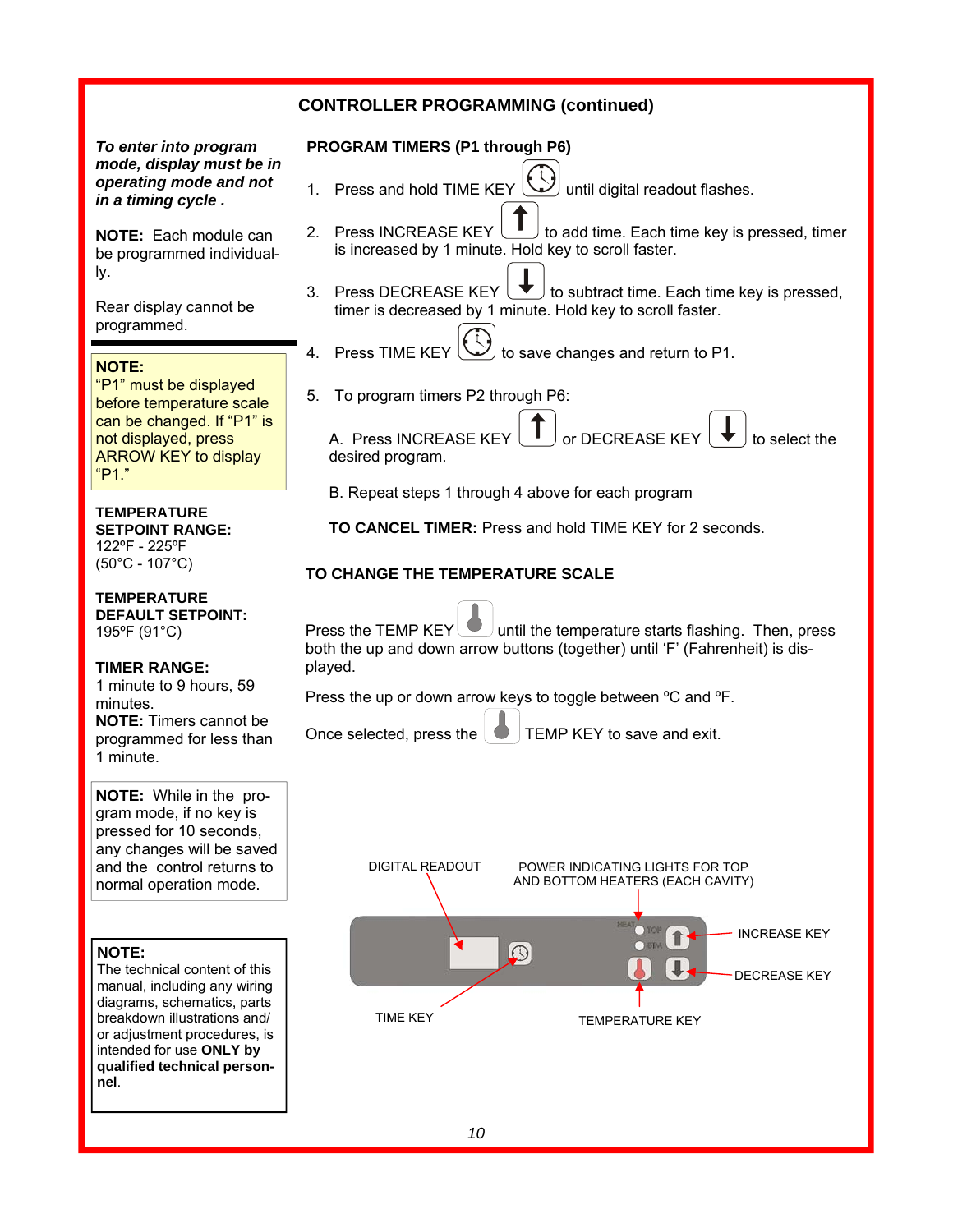## Modular Food Holding Guide\*

| Product                                              | <b>Temperature</b><br>$(^{\circ}F/^{\circ}C)$ | <b>Maximum Recommended</b><br><b>Hold Time (minutes)</b> | <b>With Humidity</b><br>(water layer under trivet) |
|------------------------------------------------------|-----------------------------------------------|----------------------------------------------------------|----------------------------------------------------|
| <b>Hamburger Patties</b>                             | 175/79                                        | 30                                                       | <b>No</b>                                          |
| Crab Legs / Shrimp                                   | 160/71                                        | 45                                                       | Yes                                                |
| Macaroni & Cheese                                    | 175/79                                        | 120                                                      | <b>No</b>                                          |
| <b>Baked Beans / Chili</b>                           | 180/82                                        | 120                                                      | <b>No</b>                                          |
| <b>Omelets</b>                                       | 175/79                                        | 45                                                       | Yes                                                |
| Egg Bake / Quiche                                    | 165/74                                        | 120                                                      | <b>No</b>                                          |
| <b>Hash Brown Potatoes</b>                           | 180/82                                        | 60                                                       | <b>No</b>                                          |
| <b>Sausage Patties</b>                               | 180/82                                        | 60                                                       | <b>No</b>                                          |
| Biscuits (bottom heat only; no lid)                  | 165/74                                        | 30                                                       | <b>No</b>                                          |
| Tortillas, Soft                                      | 180/82                                        | 60                                                       | <b>No</b>                                          |
| <b>Croissants</b>                                    | 170/77                                        | 60                                                       | <b>No</b>                                          |
| <b>French Toast</b>                                  | 165/74                                        | 60                                                       | <b>No</b>                                          |
| Pancakes                                             | 180/82                                        | 30                                                       | <b>No</b>                                          |
| <b>Scrambled Eggs</b>                                | 180/82                                        | 60                                                       | <b>No</b>                                          |
| <b>Hot Dogs</b>                                      | 180/82                                        | 180                                                      | Yes                                                |
| Lasagna                                              | 170/77                                        | 60                                                       | <b>No</b>                                          |
| Pasta                                                | 175/79                                        | 60                                                       | <b>No</b>                                          |
| <b>Rice</b>                                          | 175/79                                        | 30                                                       | <b>No</b>                                          |
| Vegetables                                           | 175/79                                        | 45                                                       | <b>No</b>                                          |
| Bacon, Crisp (top & bottom heat; no lid)             | 180/82                                        | 30                                                       | <b>No</b>                                          |
| Bacon, Canadian                                      | 180/82                                        | 30                                                       | Yes                                                |
| Nacho Cheese                                         | 165/74                                        | 240                                                      | <b>No</b>                                          |
| Cut Green Beans / Mixed Vegetables                   | 160/71                                        | 240                                                      | <b>No</b>                                          |
| <b>Chops. Sliced Meats</b>                           | 160/71                                        | 60                                                       | Yes                                                |
| Chicken, Fried (top & bottom heat; no lids)          | 170/77                                        | 30                                                       | <b>No</b>                                          |
| <b>Chicken, Boneless Breasts</b>                     | 175/79                                        | 60                                                       | Yes                                                |
| Chicken Breasts, Grilled                             | 170/77                                        | 150                                                      | Yes                                                |
| Chicken Nuggets, Breaded (top & bottom heat; no lid) | 190/88                                        | 25                                                       | <b>No</b>                                          |
| <b>Chicken, Pre-Cooked Boneless Patties</b>          | 150/66                                        | 90                                                       | Yes                                                |
| Fish, Fried (top and bottom heat; no lid)            | 170/77                                        | 30                                                       | <b>No</b>                                          |
| Fish, Baked or Broiled                               | 155/68                                        | 45                                                       | Yes                                                |
| Pork Loin Roast, Whole                               | 180/82                                        | 60                                                       | Yes                                                |
| Ribs, In Sauce                                       | 175/79                                        | 90                                                       | <b>No</b>                                          |
| Paella                                               | 180/82                                        | 60                                                       | <b>No</b>                                          |
| <b>Gravies, Sauces</b>                               | 170/77                                        | 45                                                       | <b>No</b>                                          |
| Soups                                                | 185/85                                        | 90                                                       | <b>No</b>                                          |
| Poppers, Fried (top & bottom heat; no lid)           | 190/88                                        | 25                                                       | <b>No</b>                                          |

MOIST FOOD HOLDING IN MZ CABINETS: Use top and/or bottom heat with pan lid in place.

### CRISPY/FRIED FOOD HOLDING IN MZ CABINETS: Use bottom and top heat and remove pan lid.



\*NOTE: Times and temperatures observed in a test kitchen environment. Times & temperatures may vary, depending on initial food quality, initial cooked temperature and user expectations of acceptable quality. Holding times/ temps for products with bottom heat and lids, unless otherwise noted.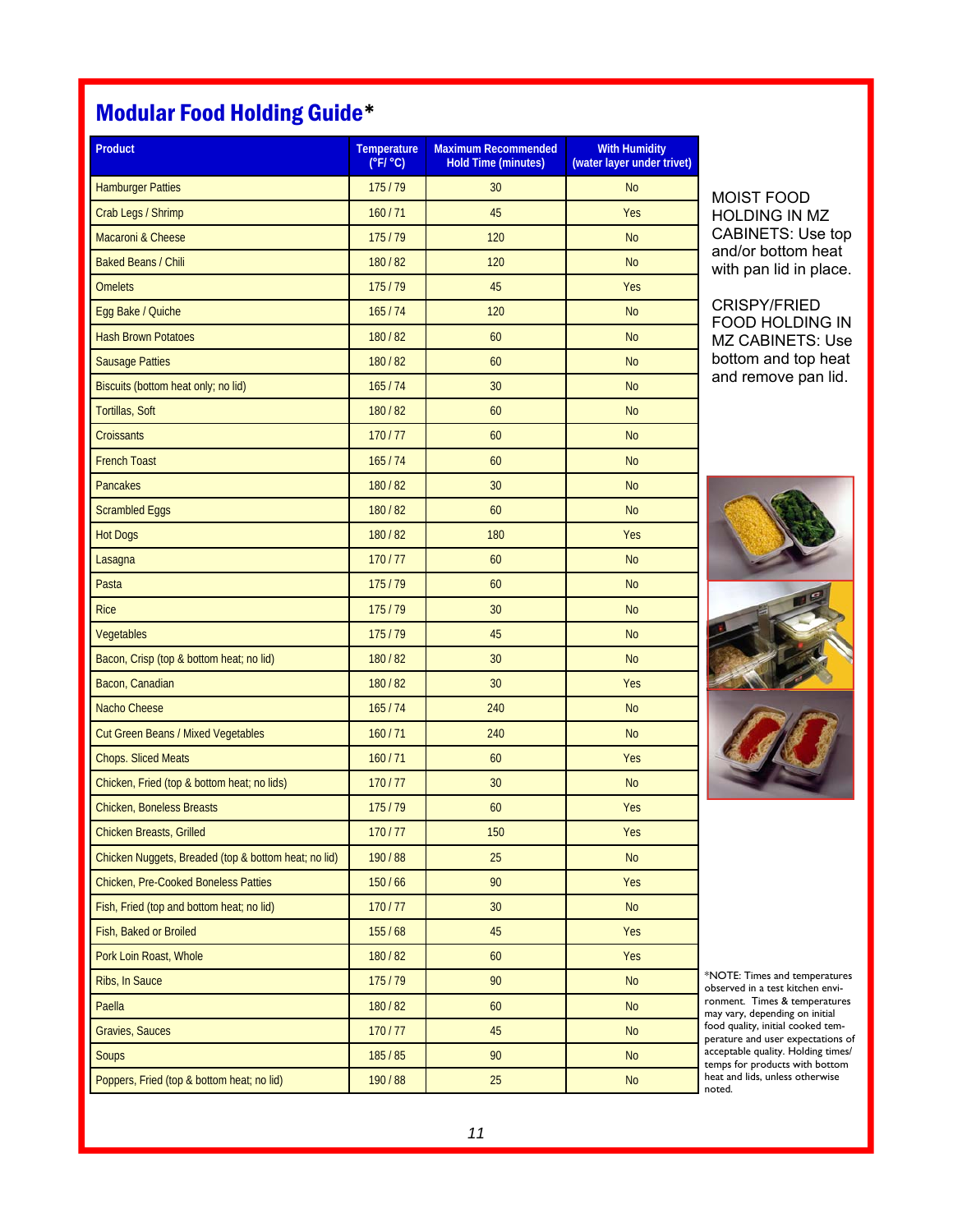## **SERVICE EXPECTATIONS**

### **Service Philosophy**

#### *For over sixty years, Carter-Hoffmann has earned a reputation for manufacturing rugged and dependable foodservice equipment that permits foodservice professionals serve better food products to more people, and thus, grow their business.*

Our goal is not only to provide the best food service equipment for the price, but also to back it up with after-sale service that is responsive, fast, efficient and professional. Carter-Hoffmann products are innovative and efficient. They are easy to use, easy to clean and easy to maintain. Although the products are quite reliable, they are also designed to be easy to repair when necessary.

We believe that a malfunction to a Carter-Hoffmann product should cause as little inconvenience to the customer as possible. Our goal is to provide the same day service or within 24 hours and strive to fix it the first time. We are dedicated to making every aspect of our customer service the standard by which others are judged.

### **End-User Responsibilities**

### **While we all strive to serve our mutual customers as well as possible, we remind the end-user (and their employees) that they also have some responsibilities.**

- 1. All shipping damage must be noted on the freight bill when the shipment is received. Any freight damages must be collected from the Freight Company, NOT Carter-Hoffmann.
- 2. The end-user should be advised beforehand to carefully unpack and inspect all products when they are received BEFORE SIGNING THE SHIPPER'S RECEIPT OF DELIVERY.
- 3. The end-user must provide a safe, dry, level surface for the equipment to be placed upon.
- 4. The end-user must provide the proper electrical supply. All in-wall electrical modifications are to be completed by a licensed electrician. All building modifications are the responsibility of the end -user. Specification literature changes frequently, please verify proper installation is possible.
- 5. The end-user must operate, clean and maintain the equipment in accordance with the procedures described in this Operation Manual.
- 6. Carter-Hoffmann is NOT responsible for any loss of the customer's income, loss of food product, extra labor charges, or any other incidental or consequential costs as a result of the malfunction of our product.
- 7. The end-user shall allow for on-premises repair of the equipment to be completed at a mutually convenient place and time.

### **Warranty Service**

- 1. Warranty service is to be **initiated** by authorized Carter-Hoffmann personnel only, please call Carter-Hoffmann directly and we will take care of everything.
- 2. The service provider is **NOT** authorized to change or extend any of the terms or conditions of our warranty.
- 3. Initial freight damage is **NOT** covered by the product warranty.

### **Confidentially**

- 1. The end user and all his employees and sub-agents shall protect and keep confidential Carter-Hoffmann's proprietary designs, information, and knowledge.
- 2. All literature and informational materials provided by Carter-Hoffmann are to be considered confidential; they remains Carter-Hoffmann's property; and are not to be reproduced without our prior approval

### **NOTE:**

The technical content of this manual, including any wiring diagrams, schematics, parts breakdown illustrations and/or adjustment procedures, is intended for use **ONLY by qualified technical personnel**.